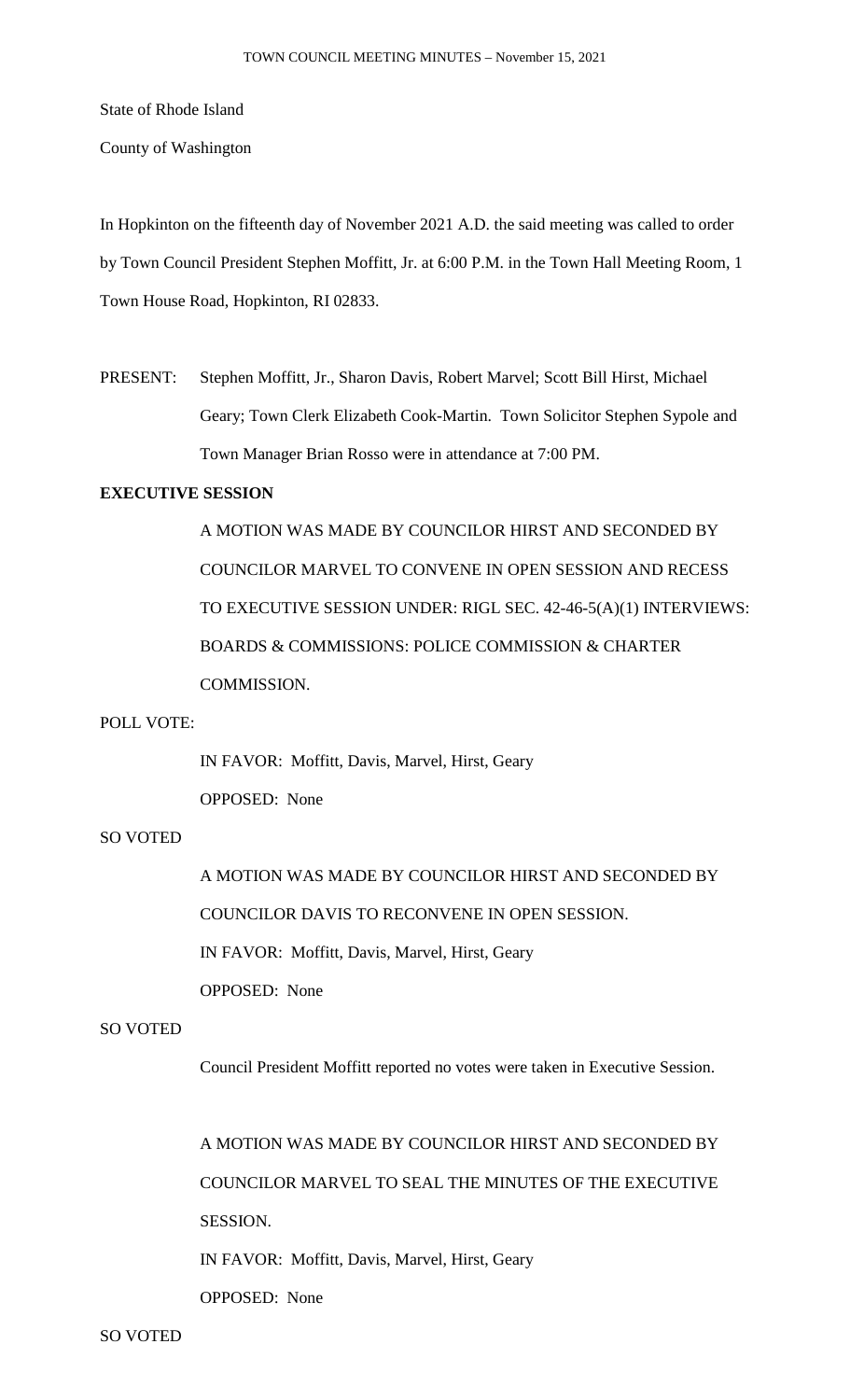The meeting was called to order with a moment of silent meditation and a salute to the Flag.

## **BOARD & COMMISSION INTERVIEW: ZONING BOARD OF REVIEW ALTERNATE – Frank Landolfi**

Council President Moffitt noted that Mr. Landolfi had wished to have his interview in open session. He asked Mr. Landolfi to give a brief description of himself. Mr. Landolfi stated that he had served ten years on the Town Council and a few years on the Planning Board. He wished to give back to the town and thought that the Zoning Board would be interesting; noting that there is not a lot of gray area with zoning for they followed the regulations.

Councilor Hirst thanked Mr. Landolfi for holding his interview in public and Councilor Geary thanked Mr. Landolfi for wishing to help the community, noting his prior experience would be very helpful.

There were no questions from the Council.

Mr. Landolfi thereafter advised that he had seen a letter which was not very flattering to him, that had been sent from Carol Desrosiers to, he assumed most of the Council. He was not sure who leaked the letter and felt that this was very unprofessional, noting that only the Council and the Clerk's Office should have known that he was applying for this position. Mr. Landolfi thereafter withdrew his application suggesting that he would donate his time when a new Council was elected.

### **HEARINGS**

A MOTION WAS MADE BY COUNCILOR HIRST AND SECONDED BY COUNCILOR GEARY TO SIT AS A LICENSING BOARD. IN FAVOR: Moffitt, Davis, Marvel, Hirst, Geary OPPOSED: None

#### SO VOTED

## **LIQUOR LICENSE RENEWALS**

The Council opened a hearing on the renewal of the following Liquor License:

### **Class B-LIMITED:**

Main Street Pizza, Christopher Hoinsky, President, CHS, LLC, 229 Main Street, Ashaway, RI 02804. The applicant was present.

All fees paid and notices posted.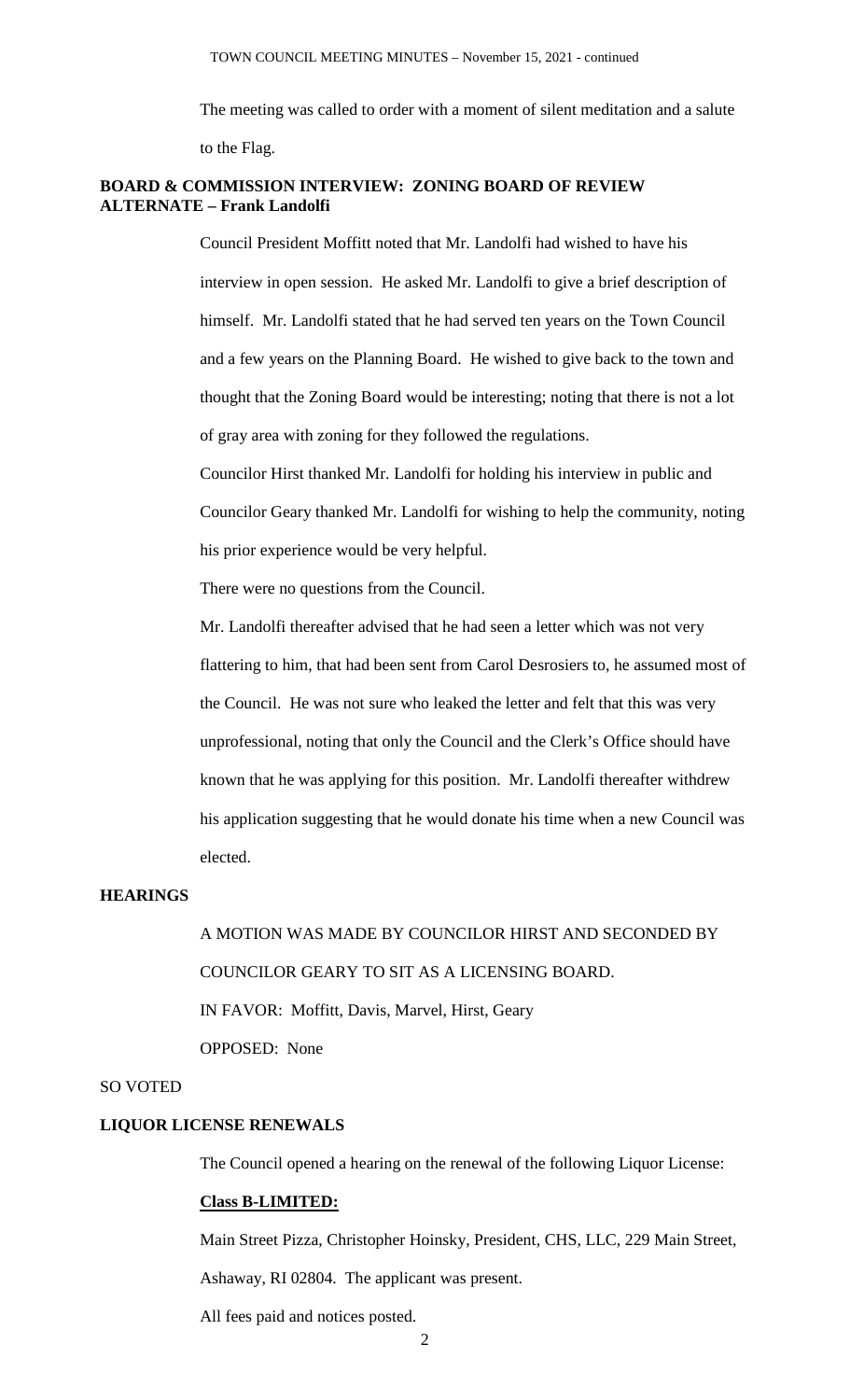No one spoke in favor of or in opposition to this liquor license renewal.

A MOTION WAS MADE BY COUNCILOR HIRST AND SECONDED BY COUNCILOR GEARY TO GRANT RENEWAL OF THIS LICENSE SUBJECT TO ALL STATE AND TOWN REGULATIONS BEING MET AND ALL TOWN TAXES CURRENT PRIOR TO ISSUE. IN FAVOR: Moffitt, Davis, Marvel, Hirst, Geary OPPOSED: None

## SO VOTED

A MOTION TO WAS MADE BY COUNCILOR HIRST AND SECONDED BY COUNCILOR MARVEL TO ADJOURN AS LICENSING BOARD AND RECONVENE AS COUNCIL. IN FAVOR: Moffitt, Davis, Marvel, Hirst, Geary

OPPOSED: None

## SO VOTED

# **CONSENT AGENDA**

A MOTION WAS MADE BY COUNCILOR DAVIS AND SECONDED BY COUNCILOR HIRST TO APPROVE CONSENT AGENDA AS FOLLOWS: Approve Town Council Meeting Minutes of November 1, 2021; Accept the following monthly financial/activity report: Town Clerk. IN FAVOR: Moffitt, Davis, Marvel, Hirst, Geary OPPOSED: None

## SO VOTED

### **OLD BUSINESS**

#### **DISCUSSION WITH PUBLIC UTILITIES COMMISSION**

This matter was scheduled to discuss Councilor Hirst's meeting with the Public Utilities Commission regarding recurring power outages, future contact and how the Town should proceed.

Councilor Hirst advised that last week he met with three individuals at the Public Utilities Commission and thereafter was contacted by Paul Stasiak of National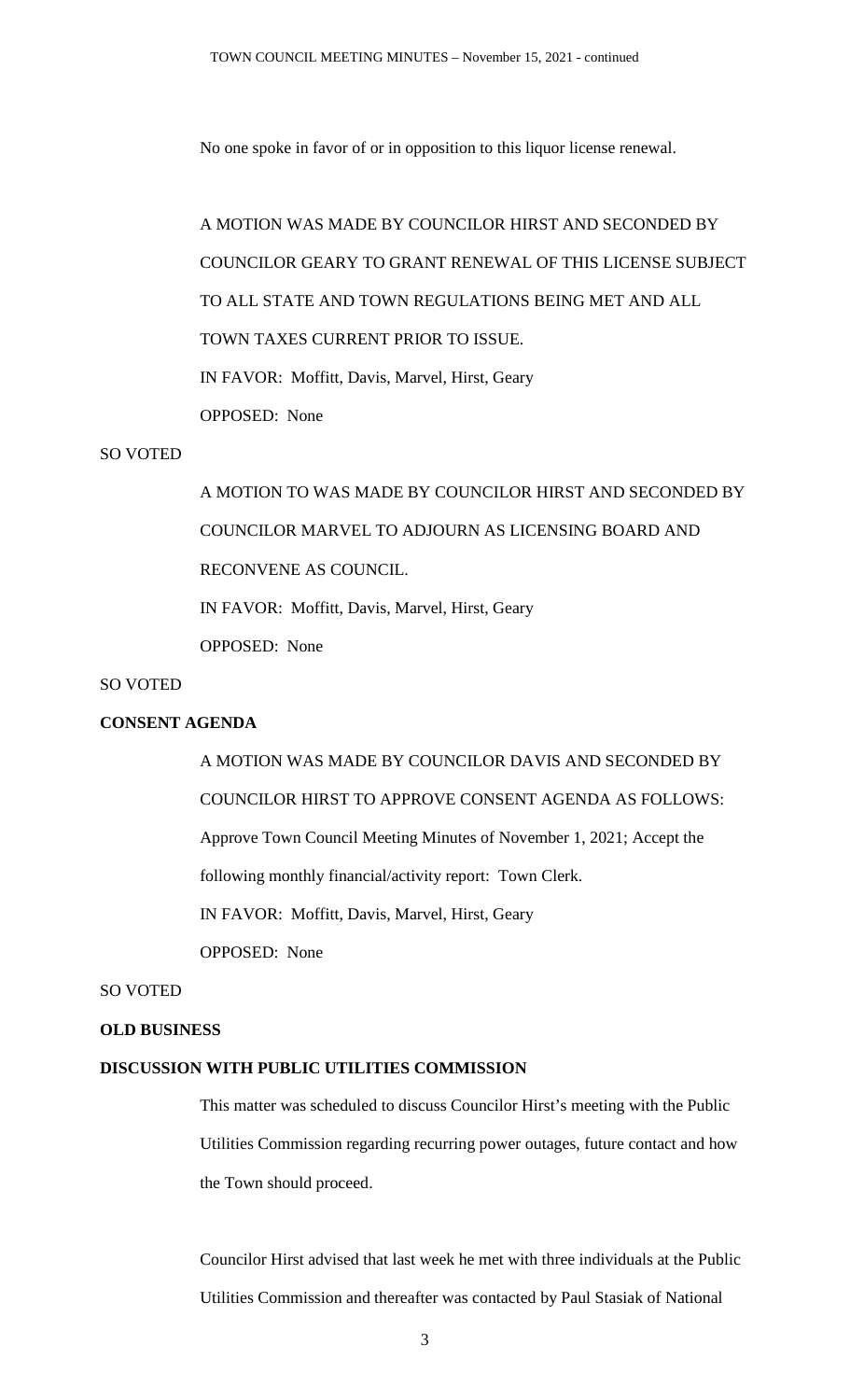Grid. Today he had met with three individuals from National Grid, one being Mr. Stasiak, as well as Joe Shilling from the Public Utilities Commission and Dave Caswell, Public Works Director. Councilor Hirst noted that they discussed putting in three new fuses which will reduce power outages and they suggested that this area was in the cycle to have more tree cutting next year. He believed the meeting was very helpful and suggested they also look at the powers of the Tree Warden, noting that the Tree Warden had the power to make a landowner cut down a tree on private property if it is considered dangerous. He felt with the new fuses and the tree and brush cutting, there should be some improvement. Dave Caswell, Director of Public Works stated that he also attended this meeting and noted that they have a four-year cycle trim for tree cutting which they are currently in the process of doing. This past year they cut the Skunk Hill area and next year they will be doing the Diamond Hill area. The town has put money aside for tree removal and they have completed Phase I of approximately 100 trees. Mr. Caswell suggested that when he and the Town Manager have time, they will start putting together a plan for Phase II with the remaining money. Mr. Caswell indicated that Mr. Shilling from the PUC told him that he was tasked by the Governor to look into these incidents of power outages. Mr. Caswell also noted that National Grid does not own any trees but is spending a lot of money on tree removal; they have gone above and beyond assisting the town in removing targeted trees which will affect the town's right-of-ways, but also National Grid's appliances. Councilor Davis asked Mr. Caswell how many trees would be taken down in Phase II and he responded that this was undetermined at this time and would depend on how far they could stretch the money, noting that it cost approximately \$1,000 to remove a tree. Mr. Caswell noted that they were warned that in two years it was going to get worse for in recent years there have been droughts, gypsy moth damage and damage from Emerald Ash Borer beetles. Mr. Caswell noted there was also discussion concerning the town's right-of-ways which will need to be addressed. Most of the town's roads started as cart paths and expanded over time and there will need to be a determination on what the town's responsibility is and what is private property. Mr. Caswell noted that in most of the newer subdivisions this is addressed and there is a way to measure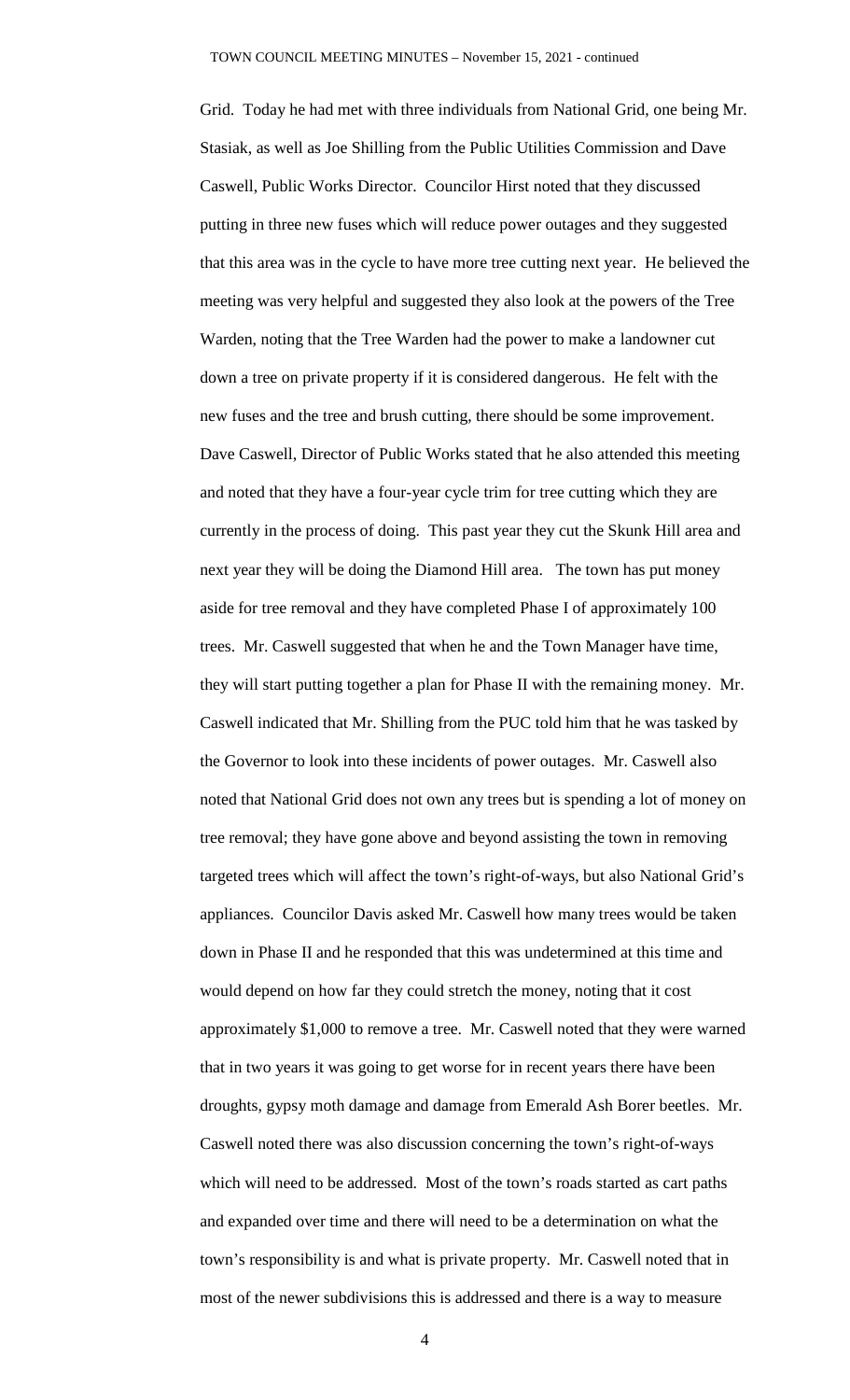what the town is responsible to maintain. Council President Moffitt asked if Mr. Shilling mentioned anything about Pennsylvania Power purchasing National Grid and Mr. Caswell indicated yes, Pennsylvania Power & Light now owns National Grid; they have not come up with a name for the company yet but it will not remain as National Grid. Council President Moffitt asked if there was any concern that any agreements will be different and Mr. Caswell suggested that this was undetermined at this time. Councilor Hirst thanked Mr. Stasiak for reaching out to him after his meeting with the PUC, noting that Mr. Stasiak had indicated that the State DOT was very cooperative regarding the main roads where most circuits were located. He suggested that all persons experiencing a power outages should report it to National Grid as soon as possible. Councilor Geary thanked Mr. Caswell for his assistance in this regard.

#### **NEW BUSINESS**

## **CRANDALL FIELD BID AWARD**

This matter was scheduled to discuss, consider and possibly vote to award the bid for the Crandall Field Playground Equipment to Yard Works, Inc.

Town Planner, James Lamphere, explained that they had advertised the RFP in the Providence Sunday Journal and he had sent out several emails to equipment companies requesting them to bid; however, they only received one bid from Playcore Wisconsin Inc. d/b/a Gametime c/o MRC, Inc. in the amount of \$238,965.56 which includes playground equipment and installation. Council President Moffitt asked if this amount was what they had anticipated. Town Manager Rosso indicated it was what they anticipated and this was the company that they originally received a quote from when they put this into the CIP. Mr. Rosso believed the reason for only receiving one bid was because the specifications for the playground were very specific. Council President Moffitt asked if there was a timeframe to have this project completed and Mr. Rosso indicated that the landscapers and engineers needed to first complete their portion of the project. Mr. Lamphere indicated that he had received an email from Yard Works who suggested that they were waiting for the material to come. When that comes in it has to be reviewed and approved by Crossman Engineering.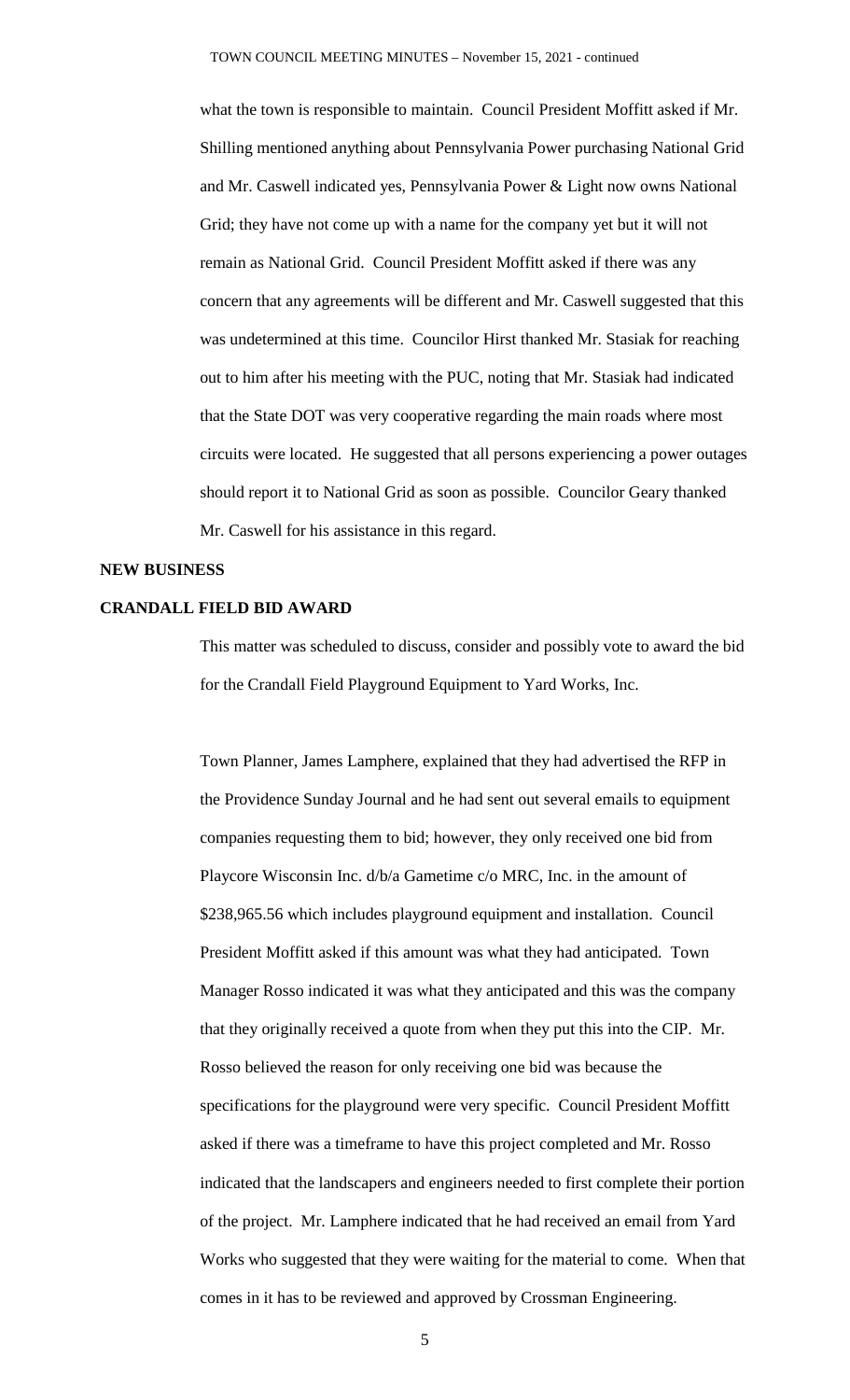Councilor Geary wished to assure that the playground was ADA compliant and Mr. Lamphere indicated that it was.

A MOTION WAS MADE BY COUNCILOR DAVIS AND SECONDED BY COUNCILOR HIRST TO AWARD THE BID FOR THE CRANDALL FIELD PLAYGROUND EQUIPMENT TO PLAYCORE WISCONSIN INC D/B/A GAMETIME C/O MRC, INC. IN THE AMOUNT OF \$238,965.56. IN FAVOR: Moffitt, Davis, Marvel, Hirst, Geary OPPOSED: None

## SO VOTED

## **APPOINTMENT OF MUNICIPAL COURT JUDGE**

This matter had been scheduled to discuss, consider and possibly vote to appoint a Municipal Court Judge for the term of November 2021 to November 2023.

A MOTION WAS MADE BY COUNCILOR HIRST AND SECONDED BY COUNCILOR GEARY TO REAPPOINT MARGARET STEELE AS THE MUNICIPAL COURT JUDGE. Discussion on the motion: Councilor Hirst wished to thank Marc Page for his interest in the position. He noted that Judge Steele lives in North Stonington, Connecticut and there had been a concern of whether or not a Municipal Court Judge in Rhode Island could live

out of state. It was the legal opinion of Solicitor Sypole that this was not an issue. Discussion ended.

IN FAVOR: Moffitt, Davis, Hirst, Geary, Marvel

OPPOSED: None

# SO VOTED

#### **DISCUSSION RE SENDING A LETTER TO THE CHARIHO SCHOOL COMMITTEE**

Councilor Geary had requested a discussion and consideration of whether a letter should be sent to the Chariho School Committee regarding their policy prohibiting teachers, staff and non-parents from filing complaints.

Councilor Geary noted that the School Committee passed a policy on October 26, 2021 barring non-parents from commenting, remarking or inquiring about what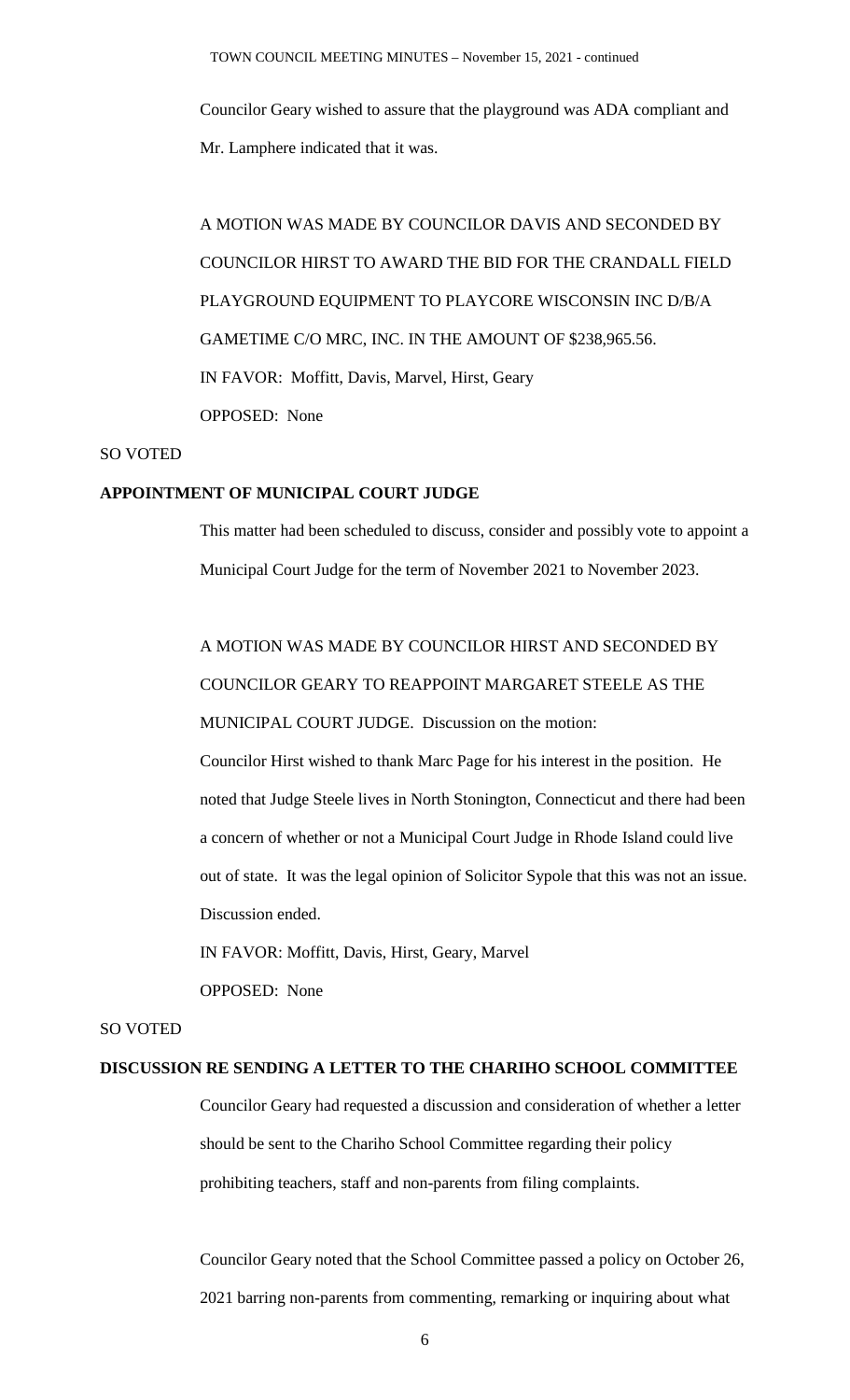goes on at the school. He was concerned because this was voted on without any of Hopkinton's representatives being present at that School Committee meeting. Councilor Geary noted that 76 cents of every dollar in taxes goes to school resources. When asked, the School Committee reported that this decision came down from their legal team. The role of the attorney is to advise a public body, not run the public body. How can they say we have representative government when the public is not allowed to speak with the representatives of the School Committee. He wished to get a consensus from the rest of the Councilors on sending a letter to the School Committee.

A MOTION WAS MADE BY COUNCILOR HIRST AND SECONDED BY COUNCILOR GEARY THAT THE HOPKINTON TOWN COUNCIL SEND A LETTER TO THE CHARIHO SCHOOL COMMITTEE REGARDING THEIR POLICY PROHIBITING TEACHERS, STAFF AND NON-PARENTS FROM FILING COMPLAINTS REGARDING CONTENT IN LIBRARIES AND OTHER POLICIES CONCERNING THE CHARIHO SCHOOL DISTRICT. Discussion on motion:

Councilor Davis read the following statement: "On October 26, 2021 the Chariho School Committee approved changes to the Library Media Center Policy. Rather than "any resident or employee of" the Chariho Regional School District, only "the parent/guardian of any student or a student over the age of eighteen enrolled in the Chariho Regional School District" may address concerns with regard to materials used or not used in the district's educational program. Although several Chariho district residents may object to this change in the Library Media Center Policy, I think it makes perfect sense that the parents of students and students currently enrolled at Chariho have the most legitimate concerns over the appropriateness of library materials. If anyone else has a strong opinion regarding library materials, that person can find a parent to relay these opinions to the Superintendent, Assistant Superintendent, Principal or Library Media Specialist. Per the Library Media Center Policy, the goals and objectives of the school library media centers should adhere to and reflect the policies in the Library Bill of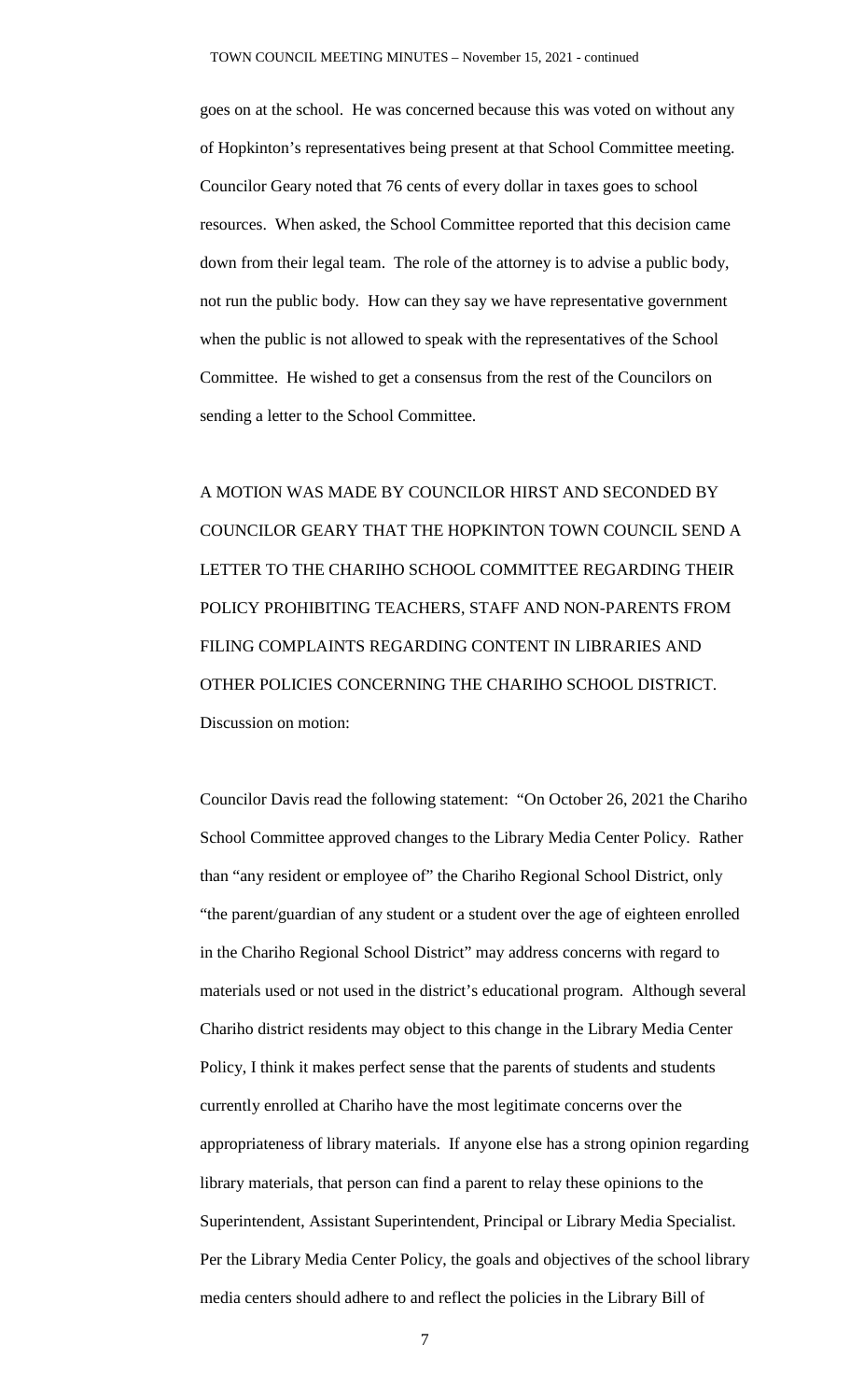Rights, the School Library Bill of Rights, and the Freedom to Read Statement

listed below:

"Libraries should provide books and other materials presenting all points of view concerning the problems and issues of our time: no library materials should be proscribed or removed from libraries because of partisan or doctrinal disapproval."

I agree with this statement and would like to see more rather than less library

materials available to the Chariho students. I do not think the Media Policy

should be a political issue and I support the Chariho School Committee's changes.

Therefore, I am not in favor of having our Town Council send a condemning

letter to the Chariho Superintendent or Chariho School Committee."

Council President Moffitt read a section from the Library Media Center Policy

entitled:

Objections to/Requesting and Reconsideration of Library Materials:

"The parent/guardian of any student over the age of eighteen enrolled in the Chariho Regional School District may address concerns with regard to materials used or not used in the district's educational program. Materials will remain in use until a final disposition as to the appropriateness and/or affordability has been made. Upon receiving a concern, the following will be done:"

He noted that there were many steps in this process and if someone was very

concerned about it there were many options available for them to get their point

across. The town's school committee members were their voices.

- "1. The school official or library media specialist initially receiving the concern will treat that concern in a courteous manner. The concerned party will be referred to the building principal.
- 2. The principal will request that the concerned party meeting informally with the library media specialist. At this time, the school's selection policy should be reviewed with the complainant. If the complainant still finds the offending material unacceptable, alternate reading materials or assignments will be found for the student.
- 3. If the matter cannot be resolved informally, the concerned party should complete the Request of Reconsideration of Library Materials form. This form should be signed and returned to the library media specialist involved, the building principal and the Assistant Superintendent.
- 4. Upon receipt of the completed form, the Assistant Superintendent will call a meeting of the Library Media Specialists, members of the Library Media Curriculum Committee as well as selected content leaders, lead teachers, department chairs, two parents and one student (at the secondary level) within thirty (30) days to review the specific concern and material. The concerned party, the principal and designee(s) from the committee will be notified and invited to attend this meeting and present their findings at this meeting. The committee will select a representative, who will present the recommendations of the committee, in writing, to the Assistant Superintendent within two weeks. If it is possible to locate the reviews of the materials in question, they will also be presented to the committee.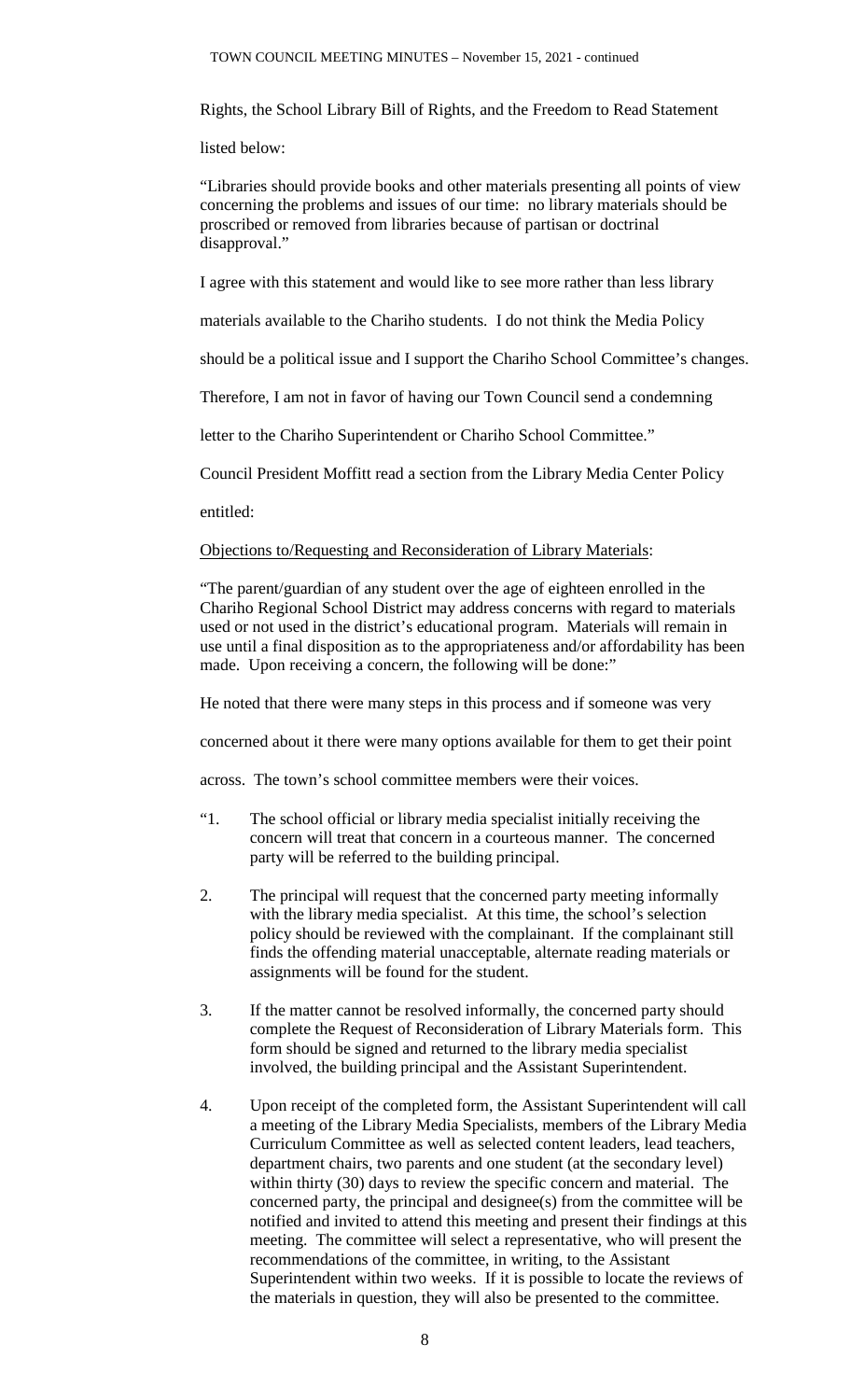- a. The selected representative of the committee shall be appointed as long as there is no conflict of interest with the material under review, as credibility is of paramount importance.
- b. The recommendation will be made based on the review of the submitted form and information presented by the concerned party and the principal and/or designee. The recommendation will include a determination to 1) retain the book/material(s); 2) withdraw the  $book(s)/material(s);$  3) limit the educational use of the book(s)/material(s). The recommendation will also include the reasoning behind the determination.
- 5. A written decision will be sent to the building principal and the concerned party of the committee's decision within ten (10) school days.
- 6. The Assistant Superintendent will, at the same time, notify the Superintendent of the complaint and the attempts to resolve the problem.
- 7. If the concerned party is not in agreement with the committee's decision, an appeal can be made to the Superintendent at level two of the district's Appeal Policy. If the concerned party is not in agreement with the superintendent's decision, an appeal can be made to the Chariho School Committee within thirty (30) days at level two of the district's Appeal Policy.
- 8. Any decision to remove a book from the shelf shall be reported to the school committee prior to its removal."

Council President Moffitt did not believe a non-parent should be able to come into the school and say what his kids could or could not read in the library. Councilor Hirst noted that he was chairman of the Republican Committee and they believed that academia is very anti-Republican and very anti-conservative and he felt that he had a responsibility as a leader of a political party to put forward his ideas. He believed the problem was that the political left has a hold on academia in America as well as the public schools and they determine the values. We need freedom of expression in all points of view. Councilor Hirst noted that at the Chariho School Committee meeting the Superintendent of the School berated a member of the School Committee, Bill Day, and he felt that the School Committee should take some action regarding her behavior. He noted that Pastor Stall resigned from the School Committee because the Committee would not put his suggested items on the agenda. This is about restricting people who have conservative points of view. Councilor Davis noted that if there are parents who felt like Councilor Hirst did, they had avenues that they can follow. She did not believe there was anything wrong with restricting the ability to talk about curriculum and books to the parents who have children who attend the school. Councilor Hirst did not believe a parent should have to jump through these hoops.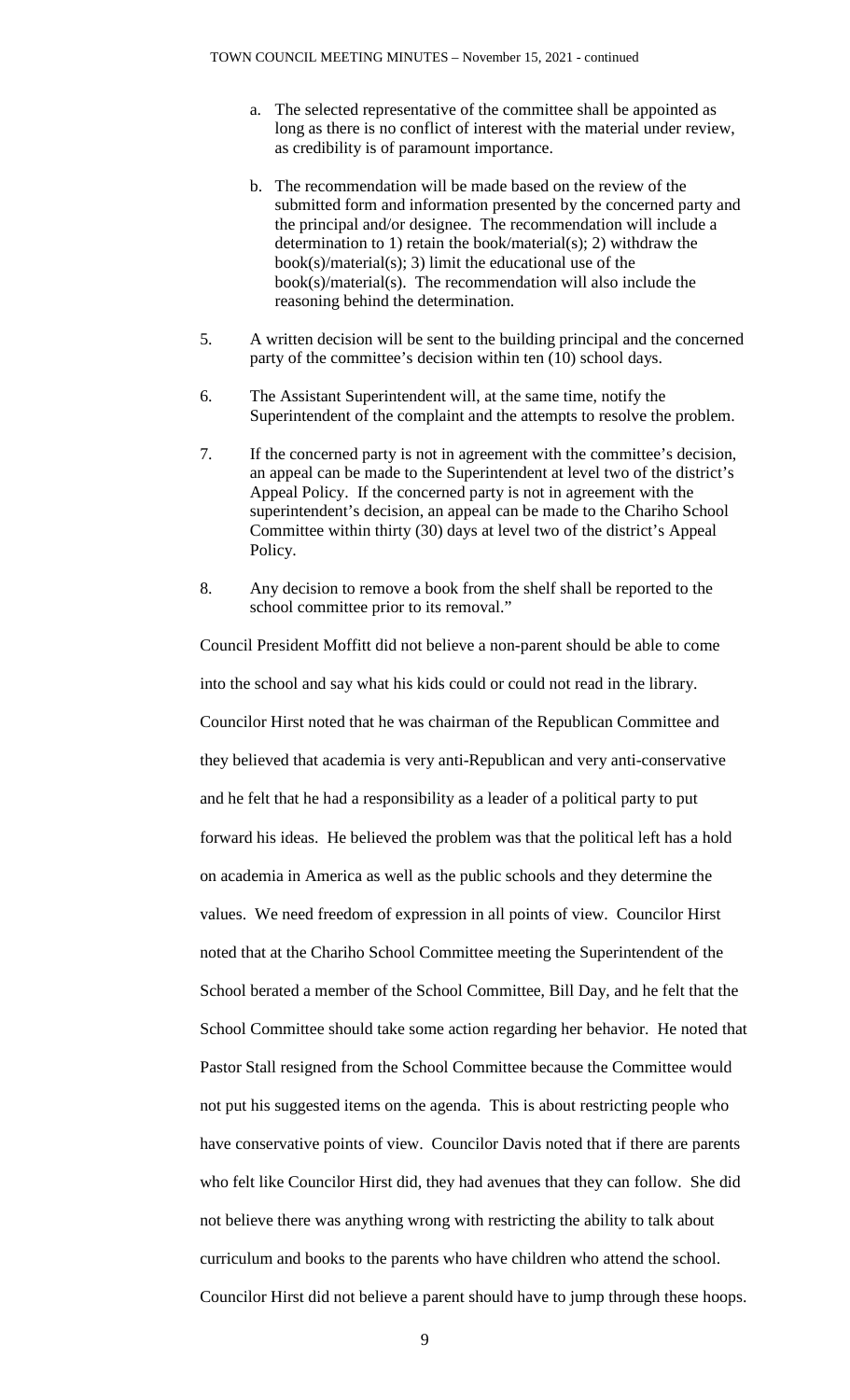He also believed the School Committee has a responsibility to listen to all points of view and to respect their members and not block people from putting things on the agenda; he also noted that a couple of years ago there was an eighth grade English teacher who spoke about Trump and the power of whiteness. Council President Moffitt felt that Councilor Hirst was including everyone in his statements and because one teacher made a mistake he should not believe that all teachers were bad; he believed that this was all about politics for Councilor Hirst and nothing but a game. Councilor Hirst noted that government was about politics and they all were politicians. They should be listening to what the public was saying. Councilor Davis reiterated that parents could use the Library Media Center Policy to have changes made and Council President Moffitt felt that if they were not happy with their School Committee members then they should vote in somebody else; they have the right as taxpayers to vote. Councilor Hirst noted that it was hard to get people to run for the School Committee. Discussion ended. IN FAVOR: Hirst, Geary

OPPOSED: Moffitt, Davis, Marvel

#### MOTION FAILED

## **DISCUSSION RE SHUTTING DOWN STATE ROAD RTE 3 FOR FIREWORK PORTION OF HOLIDAY STROLL**

Councilor Geary had requested a discussion and consideration of whether a portion of Route 3 along the Crandall Field area be closed for the fireworks portion of the Holiday Stroll.

Councilor Geary advised that in the last couple of years there has been a concern about people crossing Route 3 at night to see the fireworks at Crandall Field. Last year he saw four or five families with babies in strollers walking to the fireworks when three 18-wheelers going south on Route 3 passed by and the backdraft blew them backwards into somebody's lawn.

Chief Palmer noted that he had spoken with Director Sawyer from the Recreation Department, Chief Sposato of the Ashaway Volunteer Fire Department and Dave Caswell, Public Works Director. Chief Palmer stated that in order to shut down a major thoroughfare they would have to get the permission of the RI Department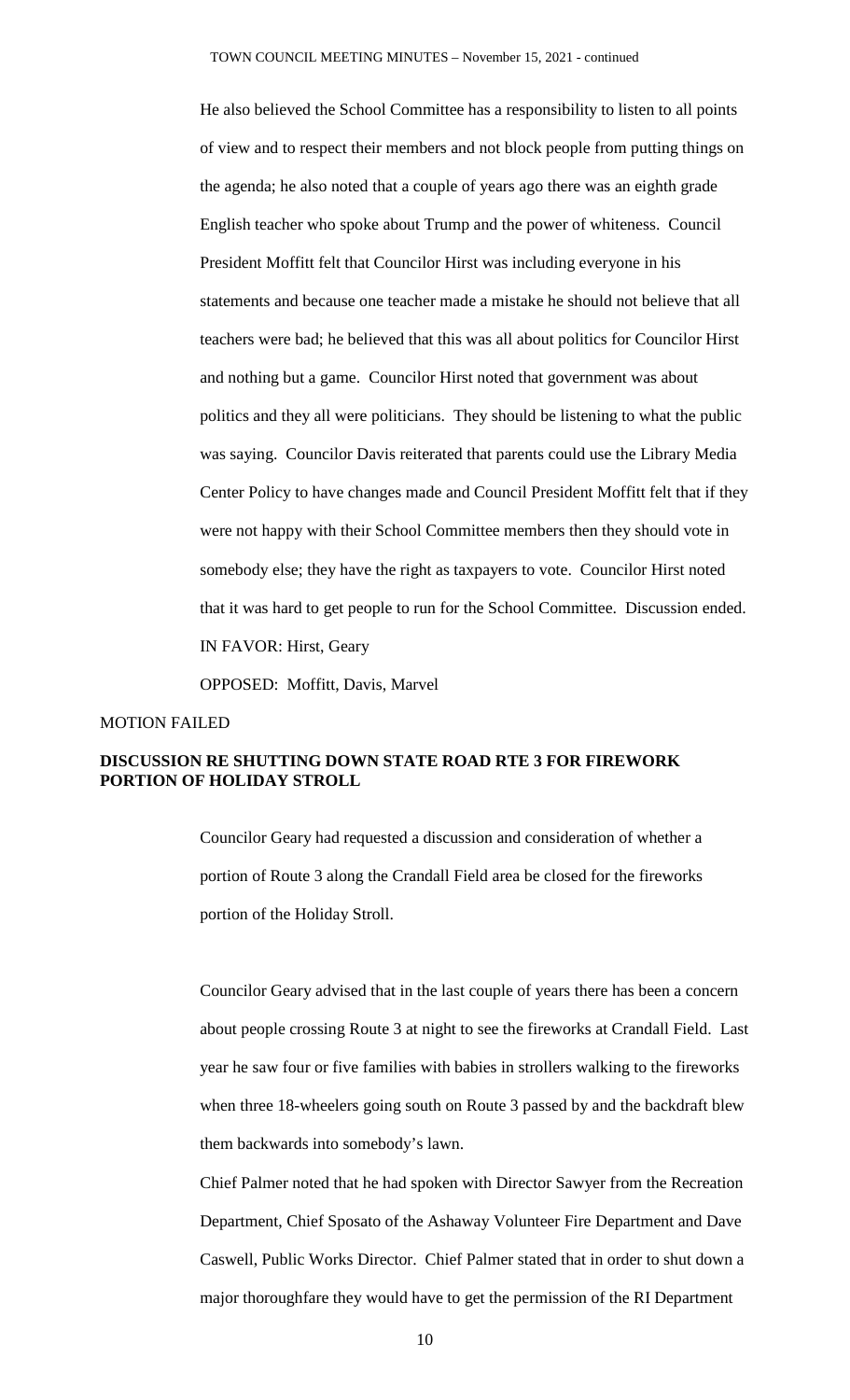of Transportation which he believed would be a problem. The other issue is that they would have to shut down roadways and find a diversion and there would be approximately six officers that would be needed at a cost of approximately \$1,000. When traffic is diverted from Route 3, it would be diverted to back roads which are not well lit and many of the people attending the fireworks come from those back roads. He felt they would be putting those people in jeopardy. Chief Palmer believed they can better control traffic on Route 3 where there are now three crosswalks which have been newly painted and nine pedestrian signs. They plan on having two sign boards present during the Holiday Stroll to slow traffic and guide pedestrians to use the crosswalks. There will also be an ambulance and fire trucks with lights on, as well as cones being used as a safeguard. Councilor Geary wished this to be a safe event for all.

### **PUBLIC FORUM**

Joe Moreau of Old Depot Road indicated that he was present to support Frank Landolfi. He noted that at the last meeting that he had attended there were numerous vacancies on Boards and Commissions and here they had someone who had ten years of experience who felt they should withdraw their application. He indicated that one of his prior positions was as a Human Resource Manager and whenever he held an interview he asked the candidate questions. Only Councilors Geary and Hirst asked Mr. Landolfi any questions. Mr. Moreau advised that he had seen the email that had been sent and for someone to send an email threatening not to vote for someone if they voted to appoint Mr. Landolfi is outrageous and shameful. Mr. Moreau noted that he and Mr. Landolfi disagreed many times regarding solar issues; Mr. Landolfi did what he felt was best for the town financially and he and fellow residents did what they felt was best for them, but they always talked about things. Mr. Moreau wished to thank Councilor Hirst for providing information regarding the pantry at 70 Bowling Lane which is open on Saturdays from 11:00 a.m. to 2:00 p.m. and weekdays from 9:30 a.m. to 1:30 p.m. He spoke with Autumn who is in charge and she is going to donate fifteen gift cards of \$20 each to Stop & Shop for needy residents to purchase turkeys. Mr. Moreau advised that he had spoken with Gloria of Canonchet I and II who will put names of needy residents into a hat to decide who would receive the gift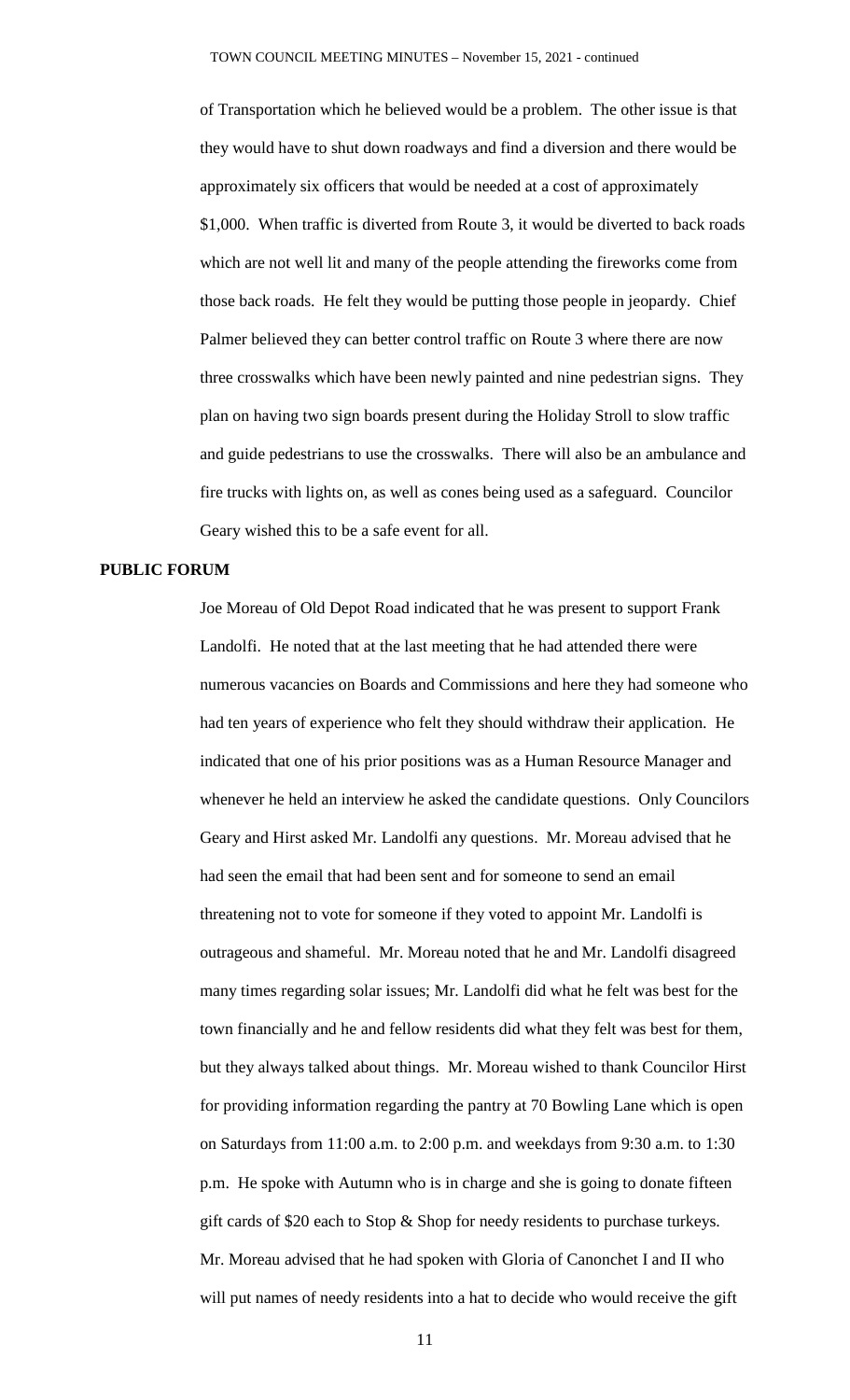cards. He noted that Councilor Davis had provided him with a spreadsheet that listed agencies and churches who accepted donations which Ms. Sawyer found to be very helpful. He felt that all elected officials, town employees and residents should try to help those in need. On Saturday, November  $6<sup>th</sup>$  he sent an email to Town Clerk Cook-Martin and Steve Moffitt asking to have an item placed on the agenda to discuss increasing the awareness of residents of what may be available to them regarding heating and weatherization. He noted that Town Clerk Cook-Martin had provided him with pamphlets from the Tri-County Community Action Agency who provides help with fuel bills and weatherization assistance. On Monday, November  $8<sup>th</sup>$  he had heard nothing back so he called the Clerk's Office to find that Clerk Cook-Martin was out, but his email would be forwarded to the Town Manager. While reviewing the website on Thursday he found that the pamphlets had been added. He indicated that he was disappointed that he had not heard back from the Council President and this matter was not placed on the agenda. He felt if this was an agenda item it might have received more attention and more resident would be made aware of this help. He also noted that he recently found out by looking at the town's website, that the Tax Assessor, Liz Monty, was leaving and he was able to go into the Town Hall to say goodbye, but many residents may not know this, some of whom may wish to also say goodbye. Lastly, he spoke about the School Committee meeting held on November 9, 2021, noting the biggest issue being that residents without children in the school district do not have a say in certain topics. Almost 74% of the school budget, approximately \$20,000,000, goes towards education. He believed this to be taxation without representation and felt that the late Barry Ricci would have been very upset by what occurred at that meeting. At that meeting, there were residents that still wished to speak but the School Committee indicated that was it and they were done because they had business to do. He felt that most people would give up before going through the Library Media Center objection policy. He asked the three Councilors who were not in attendance at the School Committee meeting why they were not there. Council President Moffitt noted that he had been at the meeting on October  $26<sup>th</sup>$  and no one else was there. Mr. Moreau asked why they weren't there to voice the concerns of what they were elected to do for the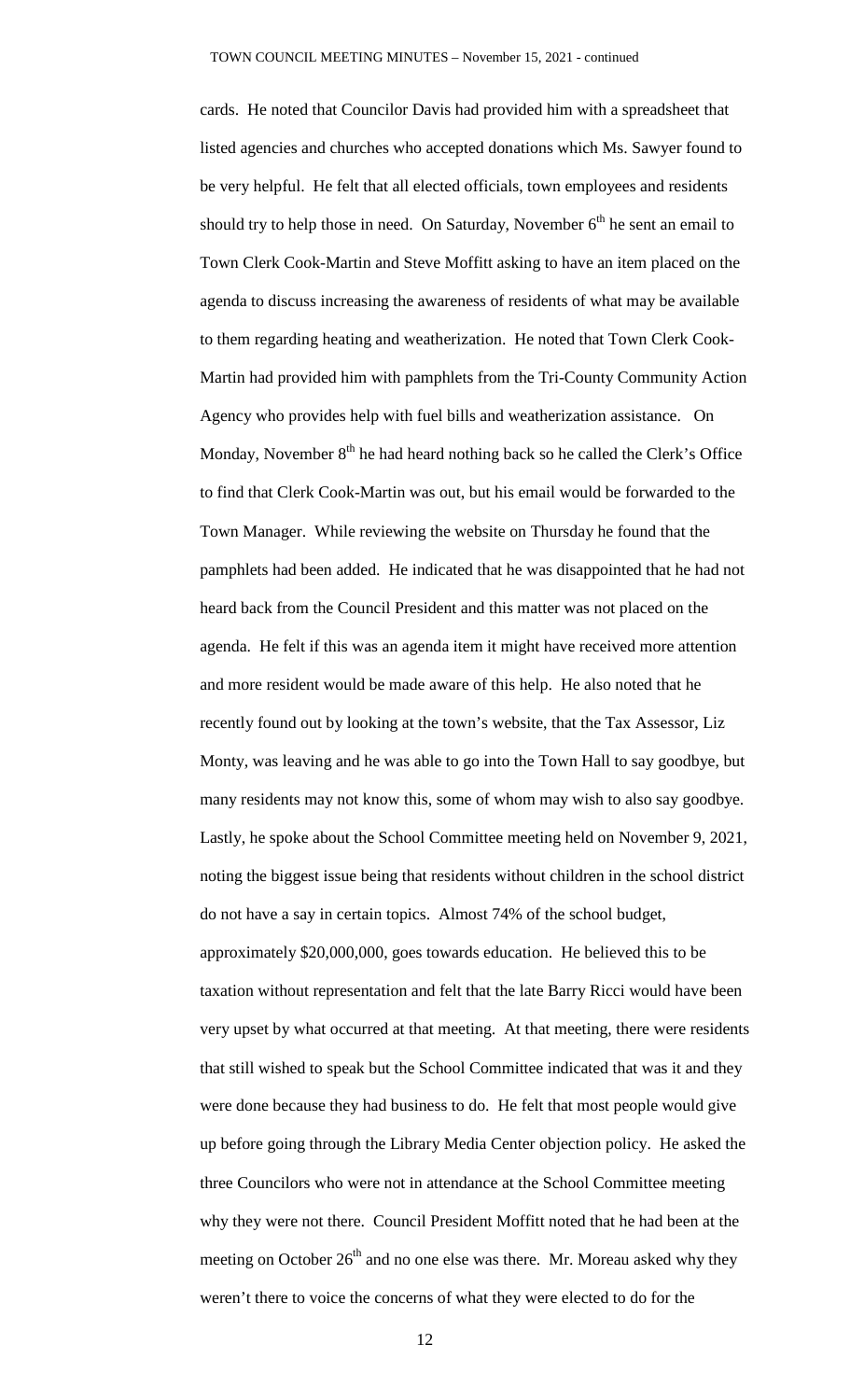residents of Hopkinton. He also noted that every Councilor can attend a School Committee meeting if they sit separately and do not discuss anything. He noted that when he voted for Town Council members he voted for five and there should not be a sixth person influencing some members of the Council. Councilor Davis stated to Mr. Landolfi that she did not have any questions for him because she knew him and she did not feel this was a negative.

Polly Hopkins of Kuehn Road noted that she was present at both of the School Committee meetings mentioned and no one knew that policy was going to be introduced until 24 hours before the meeting. She noted that there were very few parents at that meeting so they had to get the word out. She wished to remind the Council that it takes a village to raise a child and noted as an example that some parents in our community are single parents who work two jobs and their children are being watched by grandparents, neighbors or other relatives. What if a grandparent saw their grandchild with a book that they disagreed with; they may actually be the ones who have the time to sit through a committee of people, but they are now not allowed to speak. She felt they could not deny a part of the tax paying public their right to have a say in what they are purchasing at the school. She believed there are also other issues such as Chariho's legal counsel, who represents many of the other schools in the State and is pushing this issue. She questioned if anyone knew why Attorney Anderson was running around pushing this Library Media Policy through School Districts. Council President Moffitt stated that he would have to hear from Attorney Anderson. Ms. Hopkins noted there was also a previous policy change where teachers, administration and anyone who does not have a child in the school cannot comment on curriculum. She asked if anyone had any idea of what the new curriculum that RIDE was putting out looking like; what the content was? She stated that there was visual pornographic material in some of these books, meant for Middle Schoolers and if her Middle School child got up in the cafeteria and started reading from one of the books that he just took out of the library, he would be suspended. She questioned this and noted that her concern was whether this should be promoted in school. She felt this was a highly sexualized, highly radicalized, highly social justice curriculum that is being pushed into our schools and it doesn't belong. They have